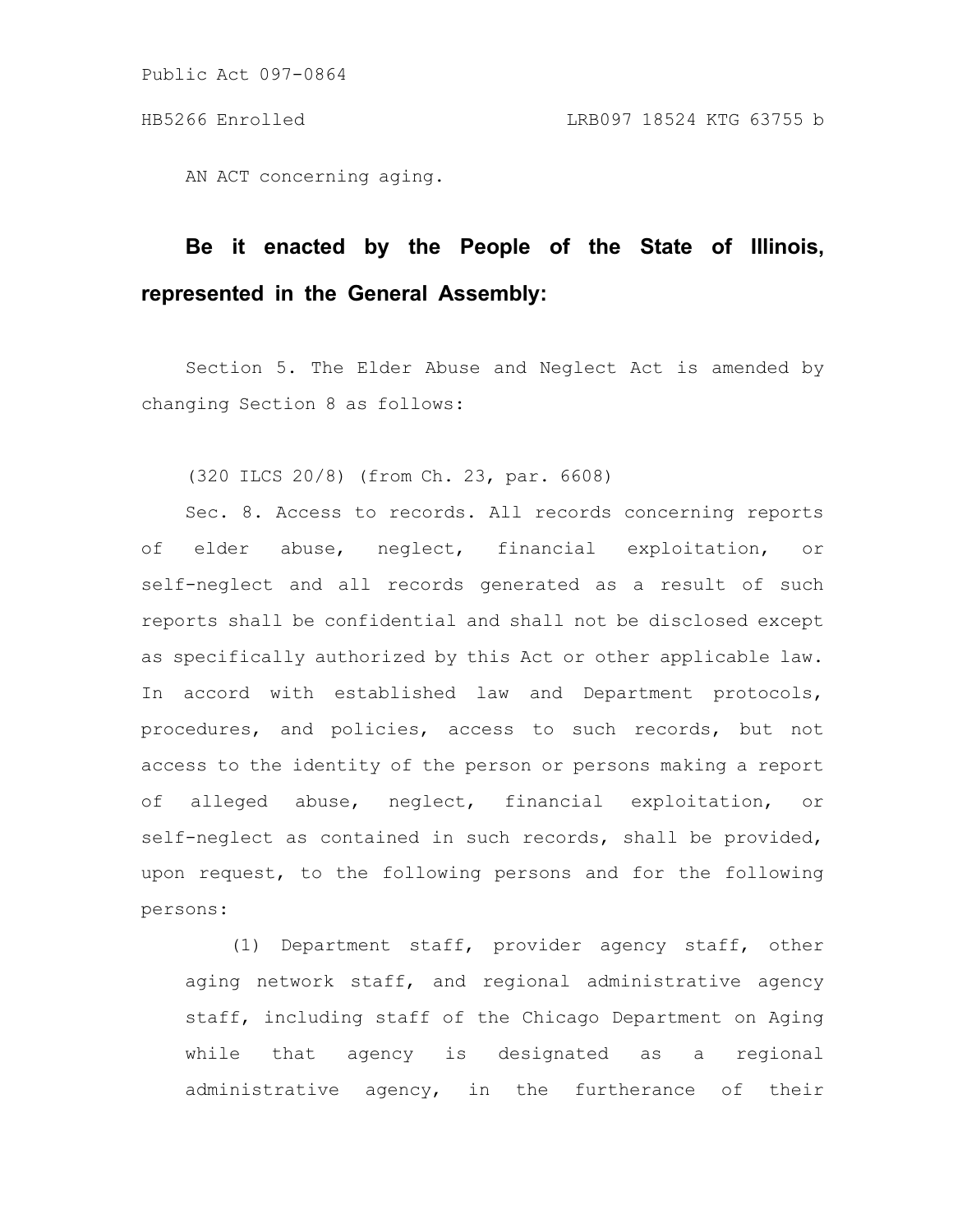Public Act 097-0864

responsibilities under this Act;

(2) A law enforcement agency investigating known or suspected elder abuse, neglect, financial exploitation, or self-neglect. Where a provider agency has reason to believe that the death of an eligible adult may be the result of abuse or neglect, the agency shall immediately provide the appropriate law enforcement agency with all records pertaining to the eligible adult;

(2.5) A law enforcement agency, fire department agency, or fire protection district having proper jurisdiction pursuant to a written agreement between a provider agency and the law enforcement agency, fire department agency, or fire protection district under which the provider agency may furnish to the law enforcement agency, fire department agency, or fire protection district a list of all eligible adults who may be at imminent risk of elder abuse, neglect, financial exploitation, or self-neglect;

(3) A physician who has before him or her or who is involved in the treatment of an eligible adult whom he or she reasonably suspects may be abused, neglected, financially exploited, or self-neglected or who has been referred to the Elder Abuse and Neglect Program;

(4) An eligible adult reported to be abused, neglected, financially exploited, or self-neglected, or such adult's authorized guardian or agent, unless such guardian or agent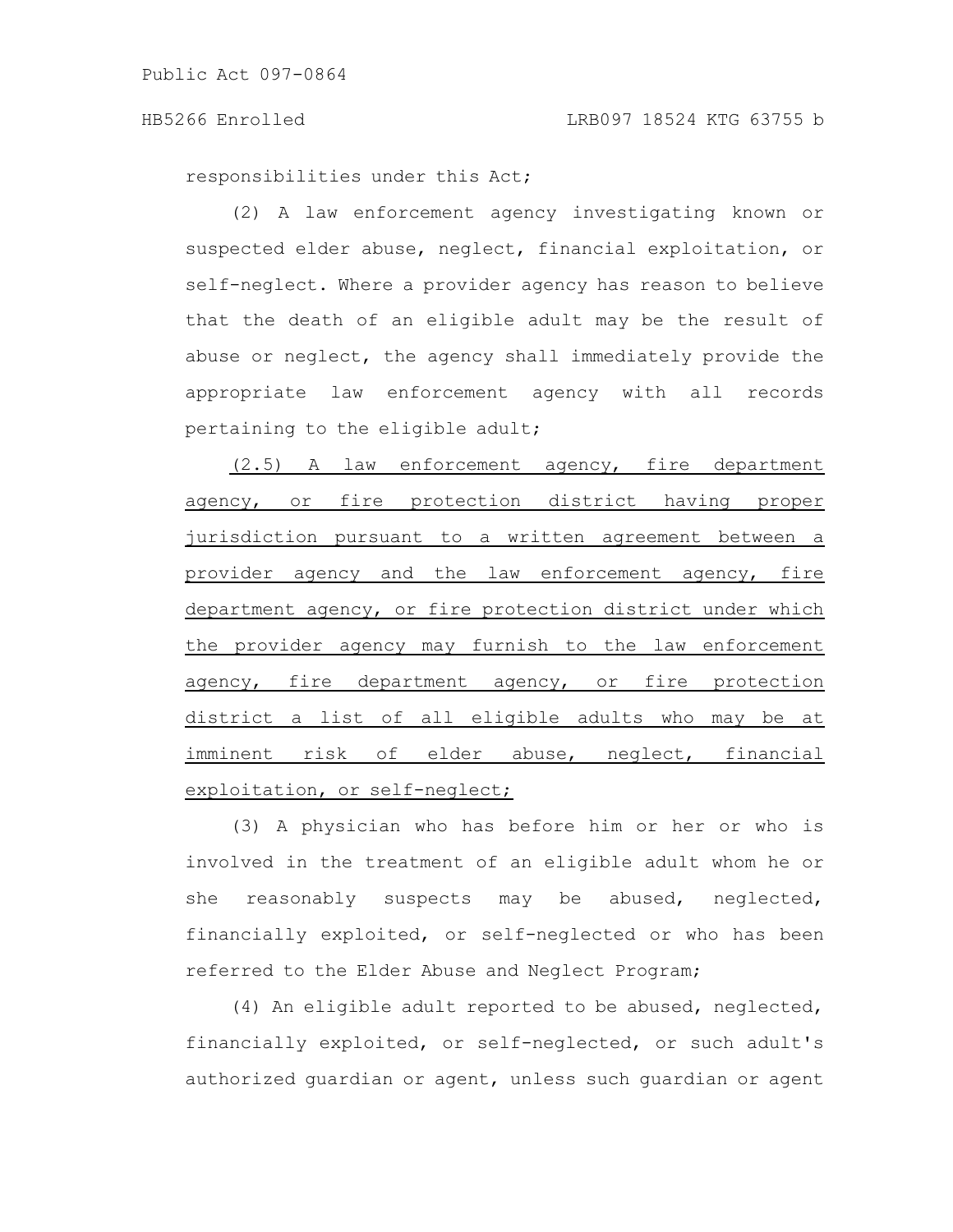is the abuser or the alleged abuser;

(4.5) An executor or administrator of the estate of an eligible adult who is deceased;

(5) In cases regarding elder abuse, neglect, or financial exploitation, a court or a guardian ad litem, upon its or his or her finding that access to such records may be necessary for the determination of an issue before the court. However, such access shall be limited to an in camera inspection of the records, unless the court determines that disclosure of the information contained therein is necessary for the resolution of an issue then pending before it;

(5.5) In cases regarding self-neglect, a guardian ad litem;

(6) A grand jury, upon its determination that access to such records is necessary in the conduct of its official business;

(7) Any person authorized by the Director, in writing, for audit or bona fide research purposes;

(8) A coroner or medical examiner who has reason to believe that an eligible adult has died as the result of abuse, neglect, financial exploitation, or self-neglect. The provider agency shall immediately provide the coroner or medical examiner with all records pertaining to the eligible adult;

(8.5) A coroner or medical examiner having proper